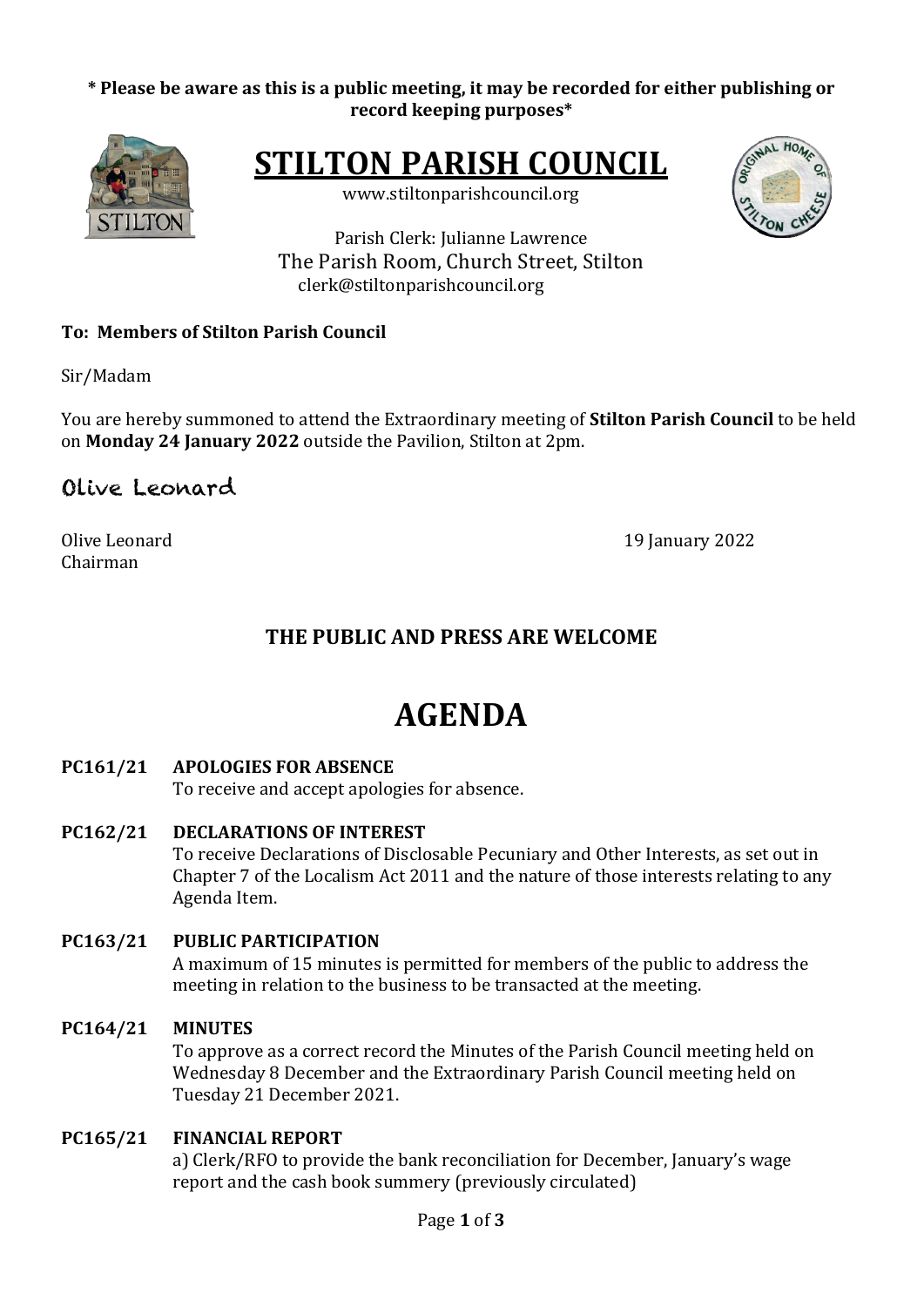# b) Expenditure for January to be approved (see below)

|                       |                                              |           | <b>Authorised</b> |
|-----------------------|----------------------------------------------|-----------|-------------------|
| To:                   | Reason:                                      | Amount:   | Ref:              |
| Fergusons             | Village Maintenance                          | 1,709.60  | OSA1906,s.164     |
| Businesswatch         | Alarm/CCTV monthly maintenance               | 126.03    | LGA76, s.19       |
| <b>Staff wages</b>    | Clerk, Pav Administrator, Caretaker salaries | 2,197.24  | LGA72,s.112       |
| <b>HMRC</b>           | Employee tax/NI and employer NI              | 309.87    | LGA72, s.112      |
| <b>NEST</b>           | Employee/employer pension contribution       | 52.55     | LGA72, s.112      |
| <b>Working Turf</b>   | Pitch maintenance                            | 894.84    | PHA1875, s. 164   |
| <b>EON</b>            | New streetlighting charges                   | 83.10     | LGA72, s.111      |
| <b>EON</b>            | Skate Park electricity (Oct-Dec)             | 244.32    | LGA72, s.111      |
| <b>EON</b>            | <b>Pavilion Electricity</b>                  | 154.47    | LGA76, s.19       |
| EON                   | <b>Pavilion Gas</b>                          | 396.76    | LGA76,s.19        |
| <b>BT</b>             | Pavilion broadband                           | 16.07     | LGA76,s.19        |
| <b>HDC</b>            | Parish Room rates                            | 164.00    | LGA72, s.133      |
| <b>HDC</b>            | Pavilion rates                               | 602.00    | LGA76,s19         |
| EE.                   | Staff mobile - Pavilion                      | 10.03     | LGA76,s19         |
| Julie Thompson        | Pavilion cleaning - December                 | 110.00    | LGA76,s.19        |
| Jodie-Rose Gooch      | Pavilion cleaning - November                 | 90.00     | LGA76,s.19        |
| <b>IONOS</b>          | Website hosting/emails                       | 16.79     | LGA72,s.111       |
| <b>Barclays</b>       | Account charges                              | 15.64     | LGA72, s.151      |
| Zurich                | Annual insurance                             | 2912.11   | LGA72, s.111      |
| <b>Business Waste</b> | Pavilion bin emptying                        | 36.50     | LGA76, s.19       |
| Julianne Lawrence     | Virtual Landline                             | 7.96      | LGA72, s.111      |
| SPC credit card       | Tesco - printer ink                          | 18.50     | LGA72, s.111      |
| SPC credit card       | Key safe - Pavilion                          | 14.99     | LGA72, s.111      |
| SPC credit card       | Amazon - gutter guards for Parish Room       | 15.48     | LGA72, s.111      |
| Sureshines            | Bus shelter cleaning                         | 115.00    | LGA53, s.4        |
|                       | Tree maintenance work - Apreece Way/Barn     |           |                   |
| John Griffin          | Close                                        | 1,105.00  | LGA72, s.111      |
| SPC credit card       | Clerk's annual membership - SLCC             | 186.00    | LGA72, s.111      |
| SPC credit card       | Net World - nets for behind play park        | 156.91    | LGA72, s.111      |
| Mark Angus            | Wickes - cement and silicone sealant - goals | 26.20     | LGA72, s.111      |
| Mark Angus            | B&Q - paint, thinners and brushes - goals    | 76.00     | LGA72, s.111      |
| Mark Angus            | Halfords - pulley grease - nets              | 7.99      | LGA72, s.111      |
| <b>SES Group</b>      | Security services - Pavilion x 2             | 410.40    | LGA72, s.111      |
| ICO                   | Annual charge                                | 35.00     | LGA72, s.111      |
|                       | <b>Monthly total:</b>                        | 12,317.35 | LGA72, s.111      |

# **PC166/21 DEFIBRILATOR**

Members to consider how to fund the urgent need for a defibrillator(s) in the village and decide next steps (further to PC89/21.1).

## **PC167/21 GRAVE SPACES**

a) The Clerk/RFO to report on finance allocation for cutting the conifers down in the new Churchyard to create more space